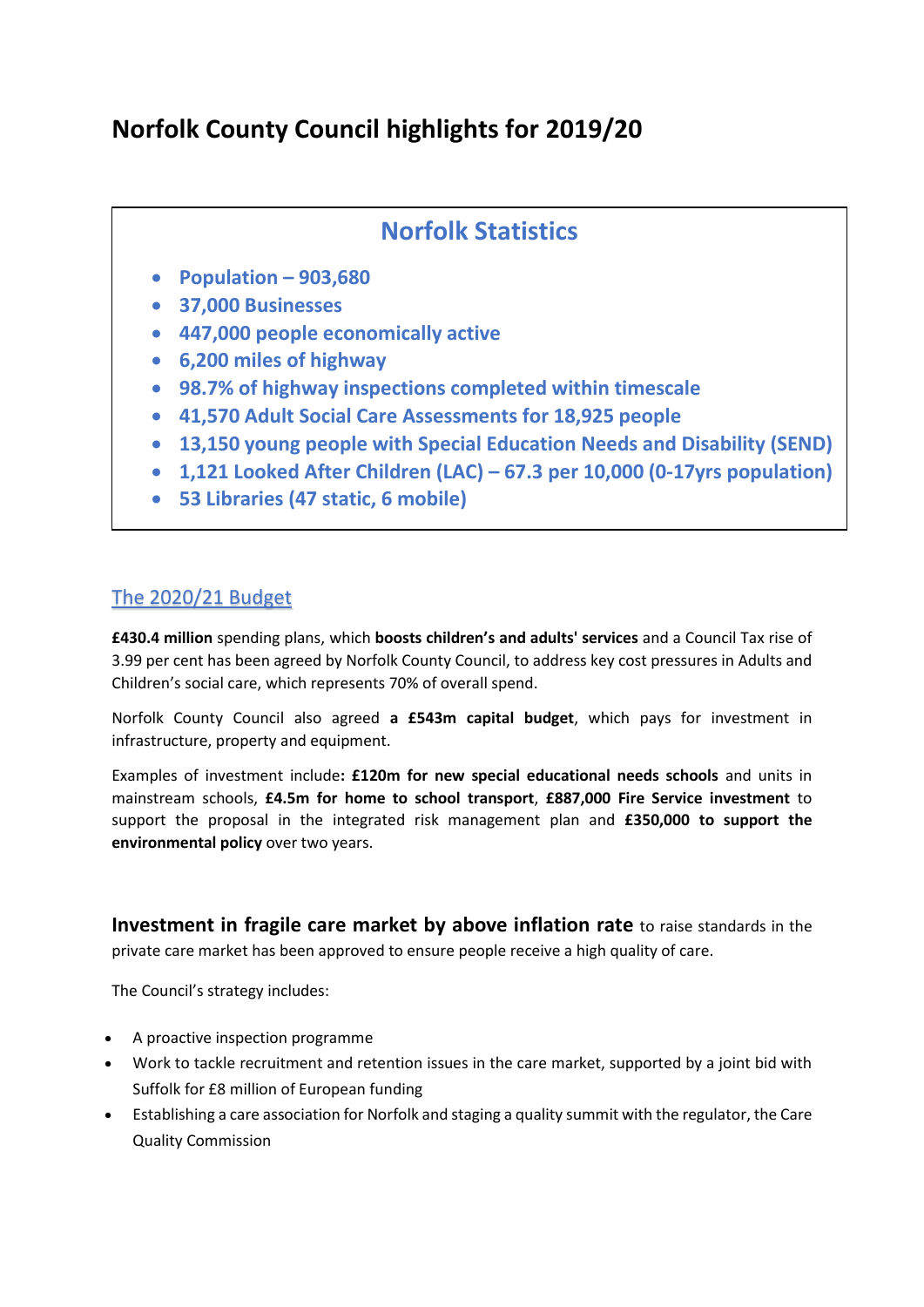• Increasing the supply of extra care housing – independent accommodation, with social care support on site – through the council's Homes for Norfolk programme

**During Carers week (10-16 June 2019)** Norfolk County Council held a special event to celebrate and support the thousands of unpaid carers across Norfolk.

The event highlighted the challenges unpaid carers face and recognised the contribution they make to families and communities across Norfolk.

**A new Life Opportunities Framework** will support those with learning disabilities to develop life skills and, if possible, find work.

This new framework will have three levels, known as pathways:

Wellbeing – providing meaningful activity, social support and care for those with the most complex needs

Promoting Independence – supporting people to develop life skills and access community provision and services

Skills and Employment – supporting people to obtain paid work

Having previously been piloted in 2019, the Skills and Employment pathway will be put out to tender, whilst the Wellbeing and Promoting Independence pathways will be piloted in 2020.

**Ofsted praises 'Good' Adult Learning service for addressing social needs.** Their overall comment was about the 'effective curriculum that meets the needs of the local community and employers well.'

**The Norfolk Early Childhood Community £250,000 fund launched** to support early years groups with projects supporting children aged 0-5 to achieve their developmental milestones and ensure children and their parents or carers aren't lonely or isolated.

Groups are able to include music, creative, arts or physical play to encourage parents/carers to play alongside their child and give opportunities to make new friends close to home.

## **New school places for children with Special Educational Needs to be created**

**in Norfolk** as part of Norfolk County Council's £120m investment in special educational needs education to create 500 additional school places across the County. The first one is the former Alderman Swindell Site in Great Yarmouth. Schools have also been invited to submit bids to create new specialist resource bases for children with learning difficulties across the County.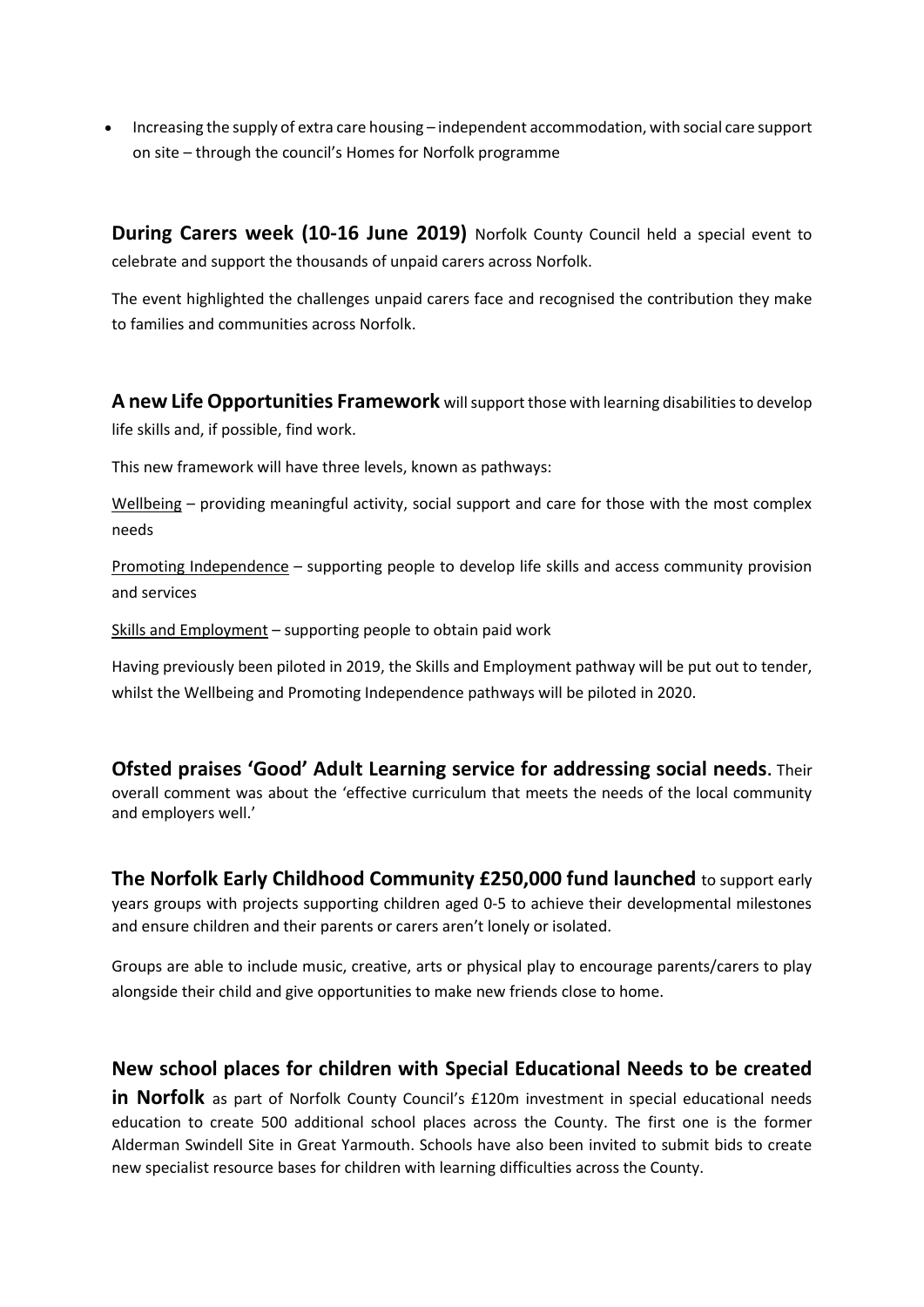**Last June the Norfolk Fire and Rescue Service was judged to require improvement**, although there are key areas judged to be good, including our response to fires and incidents. The service is aiming for 'Good' when it is re-inspected later this year.

**Residential social landlords across Norfolk** were invited to learn more about how they can support and advise their tenants to stay safe in their homes.

Norfolk Fire & Rescue Service (NFRS) offered training sessions to residential social landlords across the county to educate staff around fire safety and community safety.

**£13.5m plans to restore Norwich Castle** to how it looked as a medieval palace moved forward, with work due to be complete by Easter 2021.

Once complete, it will be the most accessible grade one-listed medieval castle in Europe, boosting the county's economy, with 300,000 visitors per year.

**The first ever Norfolk Creativity and Wellbeing Week** showcased how different organisations are working together to make arts and culture accessible to all, offering the chance for residents and visitors of all ages to join activities, talks, workshops, open days and performances across the county.

**New Year Honour for dedicated curriculum manager,** who has helped thousands of people across Norfolk gain vital skills has received an award in the Queen's New Year Honours list.

Amanda Reeve will receive the British Empire Medal (BEM) for services to Education after her successful work with disadvantaged families in Great Yarmouth was recognised during a Department for Education visit to the service just under two years ago.

**Norfolk County Council moves to green energy and other measures,** to reduce environmental impact. Examples of measures include replacing single use paper cups at County Hall's coffee outlets with ceramic cups, using only recycled paper in photocopiers and investigating the future use of electric pool cars.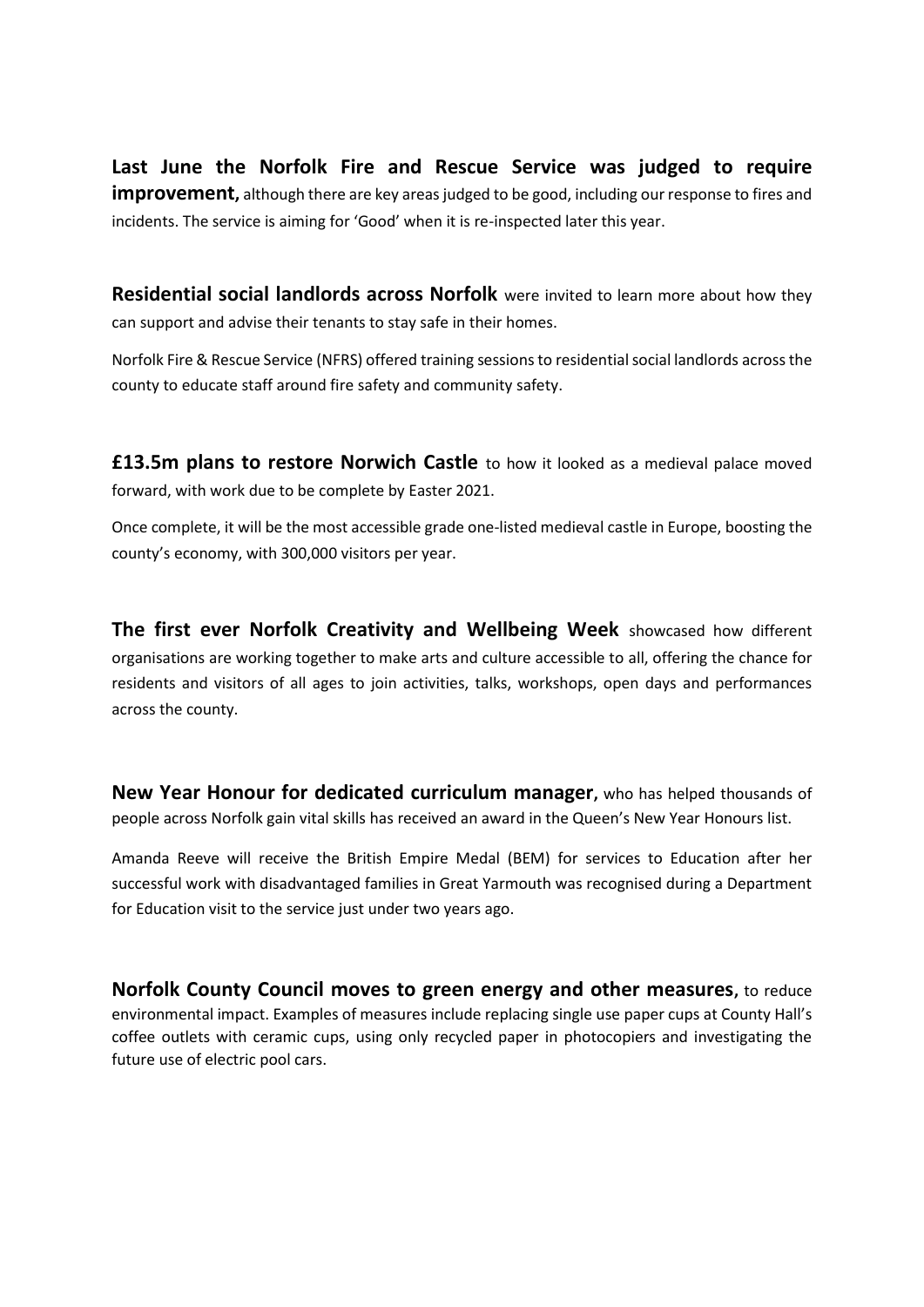**Ambitious 2030 net zero carbon target proposed for Norfolk County Council,**  with steps to be taken to do detailed work to identify actions on the ground to help reduce our environmental impact.

**£40m Great Yarmouth flood defence upgrade**, upgrading the level of protection from tidal flooding to more than 4,500 homes and businesses in the area. The funding included a contribution of £950k from Norfolk County Council.

**Preferred route for Norwich Western Link has been agreed,** which would significantly improve travel between the A47 and Broadland Northway west of Norwich.

The Norwich Western Link is one of the County Council's key infrastructure priorities and is needed to reduce traffic congestion, rat-running and delays to journeys on minor roads to the west of Norwich. There is strong support from the public, the business community, emergency services, local councils and MPs for a link road to be created.

**Transformation of travel in Greater Norwich** has been proposed in a substantial funding bid to central government, which has the potential to transform travel in Greater Norwich.

The Transport for Norwich partnership is seeking an overall investment in the region of £100m through the Department for Transport's (DfT) Transforming Cities Fund (TCF), which aims to make it easier for people to access jobs, training and retail, and responds to issues around carbon reduction and improving local air quality, with a strong focus on increasing use of public transport, walking and cycling.

**Futureproof broadband in Norwich**, after the city was named amongst 29 new locations to benefit from Openreach's nationwide investment programme.

The upgrades will complement the ongoing broadband upgrades across the county by the Better Broadband for Norfolk programme, a partnership between Norfolk County Council, UK Government and Openreach, working with providers to improve mobile coverage across the County.

Full fibre or ultrafast broadband provides more reliable, resilient and future-proof connectivity; fewer faults; more predictable, consistent speeds and the ability to upgrade easily to meet the demands of future technology.

**More than 600 homes are to be developed** by the County Council's development company Repton Property Developments Ltd, over the next 5 years, with the first phase of sites to include locations in Acle, Hopton on Sea and two sites in Attleborough.